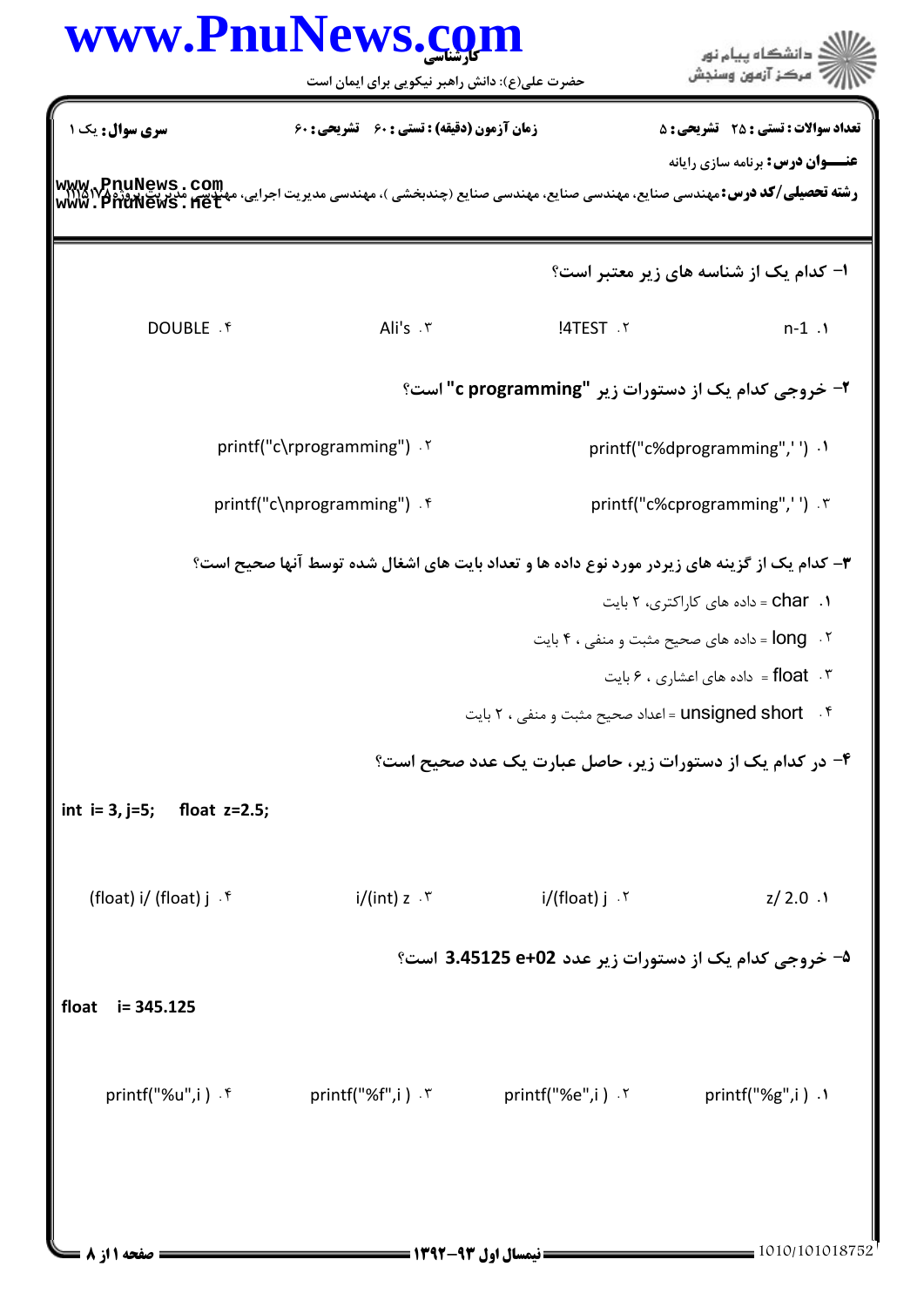|                                                                                           | www.PnuNews.com                                                                                                                              |              | د دانشگاه پيام نور<br>" مرڪز آزمون وسنڊش                                  |
|-------------------------------------------------------------------------------------------|----------------------------------------------------------------------------------------------------------------------------------------------|--------------|---------------------------------------------------------------------------|
|                                                                                           | حضرت علی(ع): دانش راهبر نیکویی برای ایمان است                                                                                                |              |                                                                           |
| سری سوال : یک ۱                                                                           | زمان آزمون (دقیقه) : تستی : 60 تشریحی : 60                                                                                                   |              | <b>تعداد سوالات : تستی : 25 گشریحی : 5</b>                                |
|                                                                                           | ر <b>شته تحصیلی/کد درس: م</b> هندسی صنایع، مهندسی صنایع، مهندسی صنایع (چندبخشی )، مهندسی مدیریت اجرایی، مهندسی میرین<br>WWW . PIIUNeWS . Het |              | <b>عنـــوان درس:</b> برنامه سازی رایانه                                   |
|                                                                                           | ۶- کدام یک از توابع زیر، کاراکتر خوانده شده از ورودی را در صفحه نمایش نشان نمی دهد؟                                                          |              |                                                                           |
| $getch() \cdot$ *                                                                         | $gets()$ .                                                                                                                                   | r. ()getchar | $getche()$ .                                                              |
|                                                                                           | ۷- برای خواندن رشته "this is" در آرایه ۸۰ کاراکتری a کدام دستور مناسب است؟                                                                   |              |                                                                           |
|                                                                                           | scanf("%s", &a) . ٢                                                                                                                          |              | scanf("%[ $^{\prime}$ \n]", a) .                                          |
|                                                                                           | scanf("%s", a) $\cdot$ $\uparrow$                                                                                                            |              | scanf("%[^\n]", &a) $\cdot$ $\cdot$                                       |
| int $i=5$ , $j=2$ ;<br>if ((i % j)&& j)<br>printf("%d", i);<br>else<br>printf("%d", j++); |                                                                                                                                              |              | ٨- خروجي قطعه کد زير چيست؟                                                |
|                                                                                           | $\Delta$ . T                                                                                                                                 |              | $\cdot$ .                                                                 |
|                                                                                           | ۰۴ سبب خطای زمان اجرا می گردد                                                                                                                |              | $\lambda$ . $\tau$                                                        |
|                                                                                           |                                                                                                                                              |              | ۹- کدام قطعه کد، برای بررسی مثبت، منفی و صفر بودن عدد <b>n صحیح است</b> ؟ |
|                                                                                           |                                                                                                                                              |              | printf("%s", (i=0 ? "zero", (i<0)? "negative": "positive" )); .1          |
|                                                                                           |                                                                                                                                              |              | printf("%s", (i>0? "positive": (i<0)? "zero": "negative" )); '            |
|                                                                                           |                                                                                                                                              |              | printf("%s", (i>0? "negative", (i<0)? "positive": "zero")); '*            |
|                                                                                           |                                                                                                                                              |              | printf("%s", (i<0? "negative": (i>0)? "positive": "zero" )); . f          |
|                                                                                           |                                                                                                                                              |              |                                                                           |
|                                                                                           |                                                                                                                                              |              |                                                                           |
| صفحه 212 8                                                                                |                                                                                                                                              |              | 1010/101018752                                                            |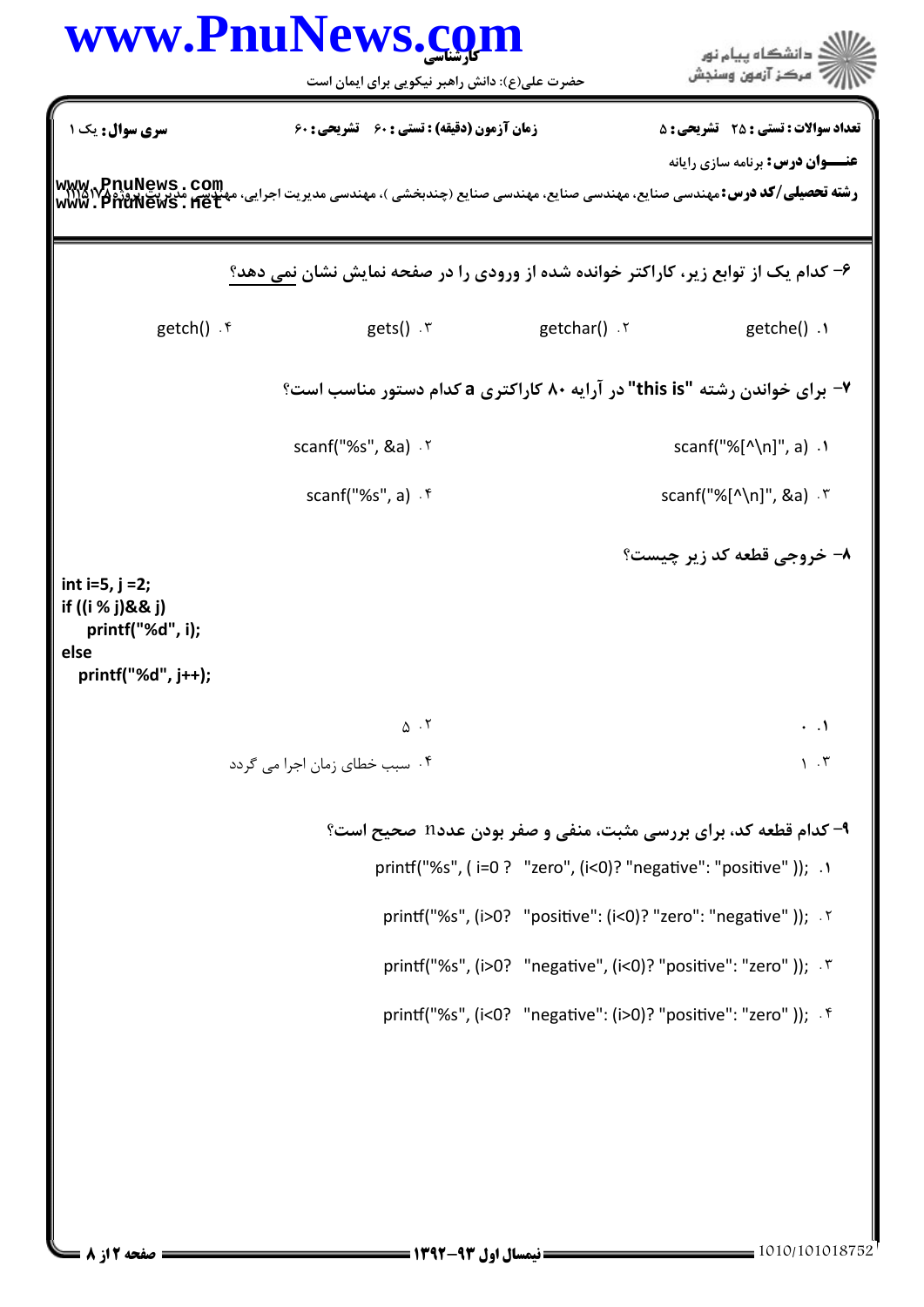## كارشناسي **[www.PnuNews.com](http://www.PnuNews.com)** .<br>گ دانشگاه پیام نور ۔<br>\* مرڪز آزمون وسنڊش حضرت علي(ع): دانش راهبر نيكويي براي ايمان است نعداد سوالات : تستي : 25 تشريحي : 58 زمان آزمون (دقيقه) : تستي : 60 تشريحي : 60 ت **عنـــوان درس:** برنامه سازی رایانه ر**شته تحصيلي/كد درس:** مهندسي صنايع، مهندسي صنايع، مهندسي صنايع (چندبخشي )، مهندسي مديريت اجرايي، مهندسي مديريت پورژم<br>ر**شته تحصيلي/كد درس:** مهندسي صنايع، مهندسي صنايع، مهندسي صنايع (چندبخشي )، مهندسي مديريت اجرايي، مهندسي **[www.PnuNews.net](http://pnunews.net)**∙ا− خروجی عبارت زیر چیست؟ int a=‐1, b=4, c =0; printf("%d", b>c || c == a++ && !b ); 0 -1 1 كد خطا دارد " . . . .  $\lambda$ .  $\tau$ 11- پس از اجرای قطعه کد زیر، مقدار x و y کدام است؟ int  $x=3$ ,  $y=15$ ;  $x + y >> 2;$  $y = x \& y;$  $x=10, y=10$   $\cdot$  f  $x=6, y=6$   $\cdot$  f x=10, y=10 x=6, y=6 x=3 , y=3 x=6 , y=3 " . . . . **۱۲- خروجی قطعه کد زیر چیست؟** for (sum =0, i=1; i<n; sum+=i, i++); printf("%d", sum); n مجموع اعداد از  $n$  تا  $n$  n " . . ۰۴ چاپ عدد صفر مستقر است. است که به این مستقر است که است که است که است که است که است که است که است ک n-1 مجموع اعداد از  $1 \text{ u}$  1 $\cdot$ ۴ ۱۳- کدام یک از دستورات زیر اجرای برنامه را بطور کامل قطع نموده و آن را خاتمه می دهد؟ break f contract of the goto r contract exit return exit v return . -. . . .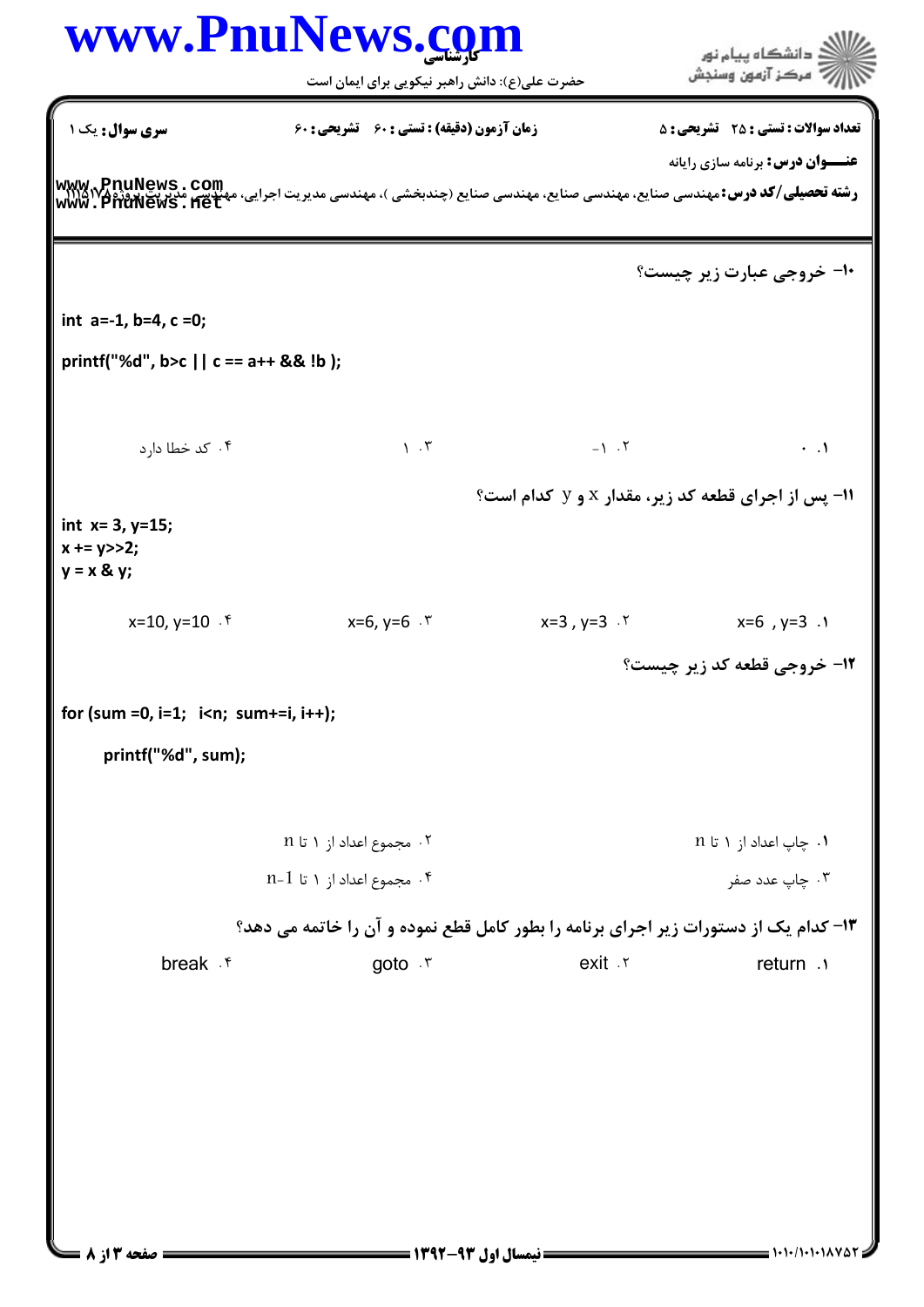| www.PnuNews.com<br>≦  دانشگاه پيام نور |                                                                                                 |                                                                                                                                                                                  |                                                 |                                              |
|----------------------------------------|-------------------------------------------------------------------------------------------------|----------------------------------------------------------------------------------------------------------------------------------------------------------------------------------|-------------------------------------------------|----------------------------------------------|
|                                        |                                                                                                 | حضرت علی(ع): دانش راهبر نیکویی برای ایمان است                                                                                                                                    | 7' مرڪز آزمون وسنڊش                             |                                              |
| <b>سری سوال :</b> ۱ یک                 |                                                                                                 | <b>زمان آزمون (دقیقه) : تستی : 60 گشریحی: 60</b>                                                                                                                                 |                                                 | <b>تعداد سوالات : تستي : 25 ٪ تشريحي : 5</b> |
|                                        |                                                                                                 |                                                                                                                                                                                  |                                                 | <b>عنـــوان درس:</b> برنامه سازی رایانه      |
|                                        |                                                                                                 | ر <b>شته تحصیلی/کد درس:</b> مهندسی صنایع، مهندسی صنایع، مهندسی صنایع (چندبخشی )، مهندسی مدیریت اجرایی، میگیری می WWM و PnuNews<br>  WWW . PnuNews . net<br>  WWW . PnuNews . net |                                                 |                                              |
|                                        |                                                                                                 | <b>۱۴- در قطعه کد زیر عبارت "book" چند مرتبه چاپ می شود؟</b>                                                                                                                     |                                                 |                                              |
| $i = 5;$                               |                                                                                                 |                                                                                                                                                                                  |                                                 |                                              |
| do{<br>i--;                            |                                                                                                 |                                                                                                                                                                                  |                                                 |                                              |
| printf("book");                        |                                                                                                 |                                                                                                                                                                                  |                                                 |                                              |
| while $(i = -1);$                      |                                                                                                 |                                                                                                                                                                                  |                                                 |                                              |
| ۰۴ (مرتبه                              | ۰۳ بی نهایت مرتبه                                                                               | ۰۲ ۶ مرتبه                                                                                                                                                                       |                                                 | ۰۱ ۷ مرتبه                                   |
|                                        |                                                                                                 | ۱۵− کدام یک از توابع زیر برای محاسبه فاکتوریل عدد <b>n</b> بکار می رود؟                                                                                                          |                                                 |                                              |
|                                        | long $f(int n)$                                                                                 | .7                                                                                                                                                                               | long $f(int n)$                                 | $\cdot$                                      |
|                                        | if $(n<=1)$                                                                                     |                                                                                                                                                                                  | if $(n<=1)$                                     |                                              |
|                                        | return $0$ ;                                                                                    |                                                                                                                                                                                  | return $1$ ;                                    |                                              |
|                                        | else                                                                                            |                                                                                                                                                                                  | else                                            |                                              |
|                                        | return $n * f(n-1);$                                                                            |                                                                                                                                                                                  | return $n+ f(n-1);$                             |                                              |
|                                        | long $f(int n)$                                                                                 | $\cdot$ ۴                                                                                                                                                                        | long $f(int n)$                                 | $\cdot$ ٣                                    |
|                                        | if $(n<1)$                                                                                      |                                                                                                                                                                                  | if $(n \leq 1)$                                 |                                              |
|                                        | return $1$ ;                                                                                    |                                                                                                                                                                                  | return $0$ ;                                    |                                              |
|                                        | else                                                                                            |                                                                                                                                                                                  | else                                            |                                              |
|                                        | return $n * f(n-1);$                                                                            |                                                                                                                                                                                  | return $n+f(n-1);$                              |                                              |
|                                        |                                                                                                 |                                                                                                                                                                                  | ۱۶– کدام گزینه در مورد کلاس های حافظه صحیح است؟ |                                              |
|                                        |                                                                                                 | ۰۱ كلاس حافظه ثبات فقط در مورد متغيرهايي از نوع int و float بكار مي رود.                                                                                                         |                                                 |                                              |
|                                        |                                                                                                 | ۰۲ متغیرهای ایستا با خروج از تابع مقدار قبلی خود را حفظ می کنند.                                                                                                                 |                                                 |                                              |
|                                        | ۰۳ در صورتی که متغیرهای خودکار مقداردهی اولیه نشوند، کامپایلر مقدار آنها را صفر در نظر می گیرد. |                                                                                                                                                                                  |                                                 |                                              |
|                                        | ۰۴ متغیرهای ایستای تعریف شده در یک تابع، در خارج از تابع نیز قابل دسترسی هستند.                 |                                                                                                                                                                                  |                                                 |                                              |
|                                        |                                                                                                 |                                                                                                                                                                                  |                                                 |                                              |
|                                        |                                                                                                 |                                                                                                                                                                                  |                                                 |                                              |
|                                        |                                                                                                 |                                                                                                                                                                                  |                                                 |                                              |
|                                        |                                                                                                 |                                                                                                                                                                                  |                                                 |                                              |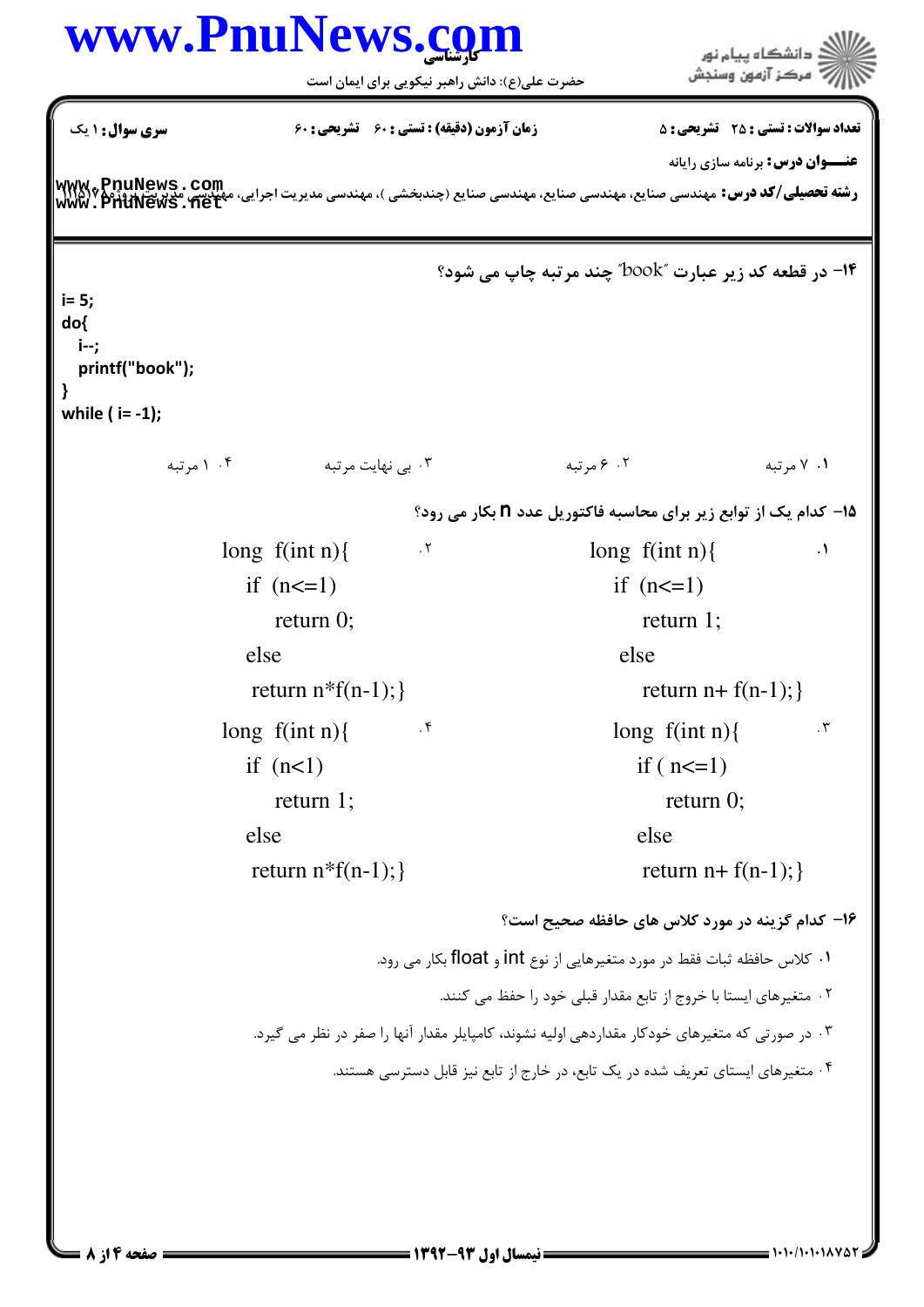## كارشناسي **[www.PnuNews.com](http://www.PnuNews.com)** ا<br>آگ دانشڪاه پيام نور<br>آگ مرڪز آزمون وسنڊش حضرت علي(ع): دانش راهبر نيكويي براي ايمان است نعداد سوالات : تستي : 25 تشريحي : 58 زمان آزمون (دقيقه) : تستي : 60 تشريحي : 60 ت **عنـــوان درس:** برنامه سازی رایانه ر**شته تحصيلي/كد درس:** مهندسي صنايع، مهندسي صنايع، مهندسي صنايع (چندبخشي )، مهندسي مديريت اجرايي، مهندسي مديريتزوروج<br>ر**شته تحصيلي/كد درس:** مهندسي صنايع، مهندسي صنايع، مهندسي صنايع (چندبخشي )، مهندسي مديريت اجرايي، مهندسي م **[www.PnuNews.net](http://pnunews.net)**17- تابع بازگشتی زیر چه کاری انجام می دهد؟ int f(int m, int n){ if (n==1) return m; else return m\* f(m, n‐1); } n محاسبه حاصلضرب  $m \in \{1, 2, \ldots\}$  n 7 m -./ 01 2).34, &5 " . . n محاسبه تقسیم $m \neq$  بر  $\zeta$  n 
 &, m &5 - . . ۱۸− با توجه به اعلان های زیر، کدام گزینه صحیح است؟ long  $a[4] = \{1,2\}$ ; double d[]= {2.5, 2}; long  $f[] = \{1,2,3,4\};$ ۰. تعداد عناصر آرايه a و f برابر است. ۰۲ مقدار حافظه اشغال شده توسط آرايه d بيشتر از a است. .( ,, a 7 d &)3> "? @ .( ,, H)I) , f[3] 7 a[3] 3= - . . <sup>19</sup>- برای انتقال آرایه d به تابع func در قسمت A و B چه دستوراتی قرار می گیرد؟ void func( A ){ } main(){ int d[10]; func(B); } A= int d[]  $B = d \cdot 5$  A= int d[10]  $B = d[10] \cdot 5$  $A = int d[] B = d[10]$ . \*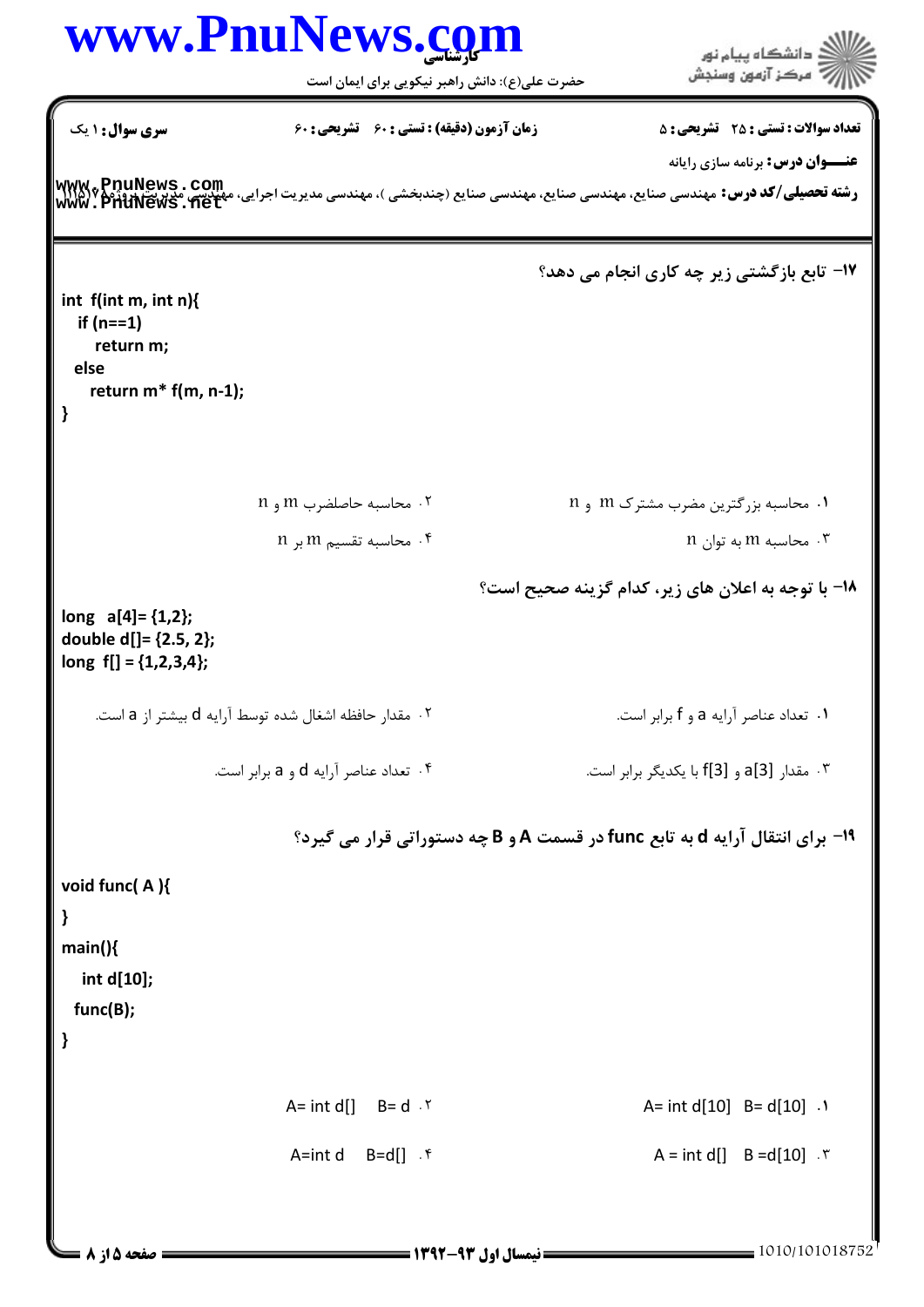## كارشناسي **[www.PnuNews.com](http://www.PnuNews.com)**

حضرت علي(ع): دانش راهبر نيكويي براي ايمان است

.<br>دانشگاه پيام نور<br>مرکز آزمون وسنجش

**عنـــوان درس:** برنامه سازی رایانه

ر**شته تحصيلي/كد درس:** مهندسي صنايع، مهندسي صنايع، مهندسي صنايع (چندبخشي )، مهندسي مديريت اجرايي، مهندسي مديريت پورژم<br>ر**شته تحصيلي/كد درس:** مهندسي صنايع، مهندسي صنايع، مهندسي صنايع (چندبخشي )، مهندسي مديريت اجرايي، مهندسي **[www.PnuNews.net](http://pnunews.net)**

۲۰- برای خواندن اسامی ۱۵ دانشجو در یک آرایه کدام قطعه کد صحیح است؟

 $\therefore$  char name[][20];  $\therefore$ for( $i=0$ ;  $i<15$ ;  $i++$ ) scanf("%s", name[i]);

 $\cdot$ <sup>f</sup> char name[15][20];  $\cdot$ <sup>r</sup> for( $i=0$ ;  $i<15$ ;  $i++$ ) scanf("%s", &name[i]);  $\cdot$   $\mathsf{r}$ 

**۲۱**- پس از اجرای قطعه کد زیر، مقدار s1 و s2 چیست؟

```
char s1[80] ="ali" , s2[80]= "Reza" ;
if (strcmp(s1, s2))
   strcat(s1,s2);
else
   strcpy(s2, s1);
```
char name $[15][20]$ ;

for( $i=0$ ;  $i<15$ ;  $i++$ )

for( $j=0$ ;  $j<20$ ;  $j++$ )

char name[15];

for( $i=0$ ;  $i<15$ ;  $i++$ )

scanf("%s", name[i][j]);

scanf("%s", name[i]);

s1=ali s2=ali s1=aliReza s2=Reza " . .

s1=ali s2=aliReza  $\cdot$ .۴ s1=Reza s2=Reza ۲

نعداد سوالات : تستي : 25 تشريحي : 58 زمان آزمون (دقيقه) : تستي : 60 تشريحي : 60 ت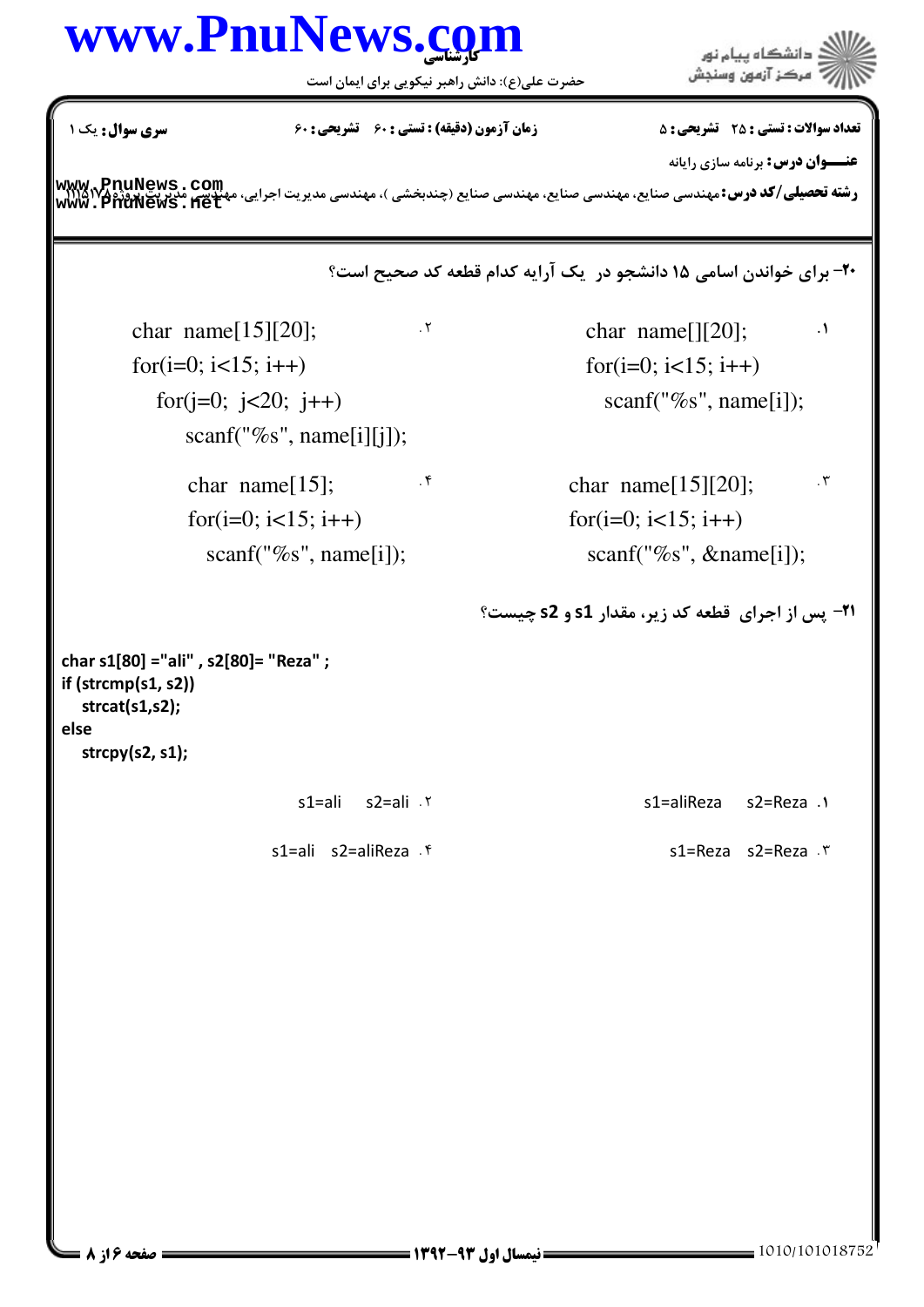